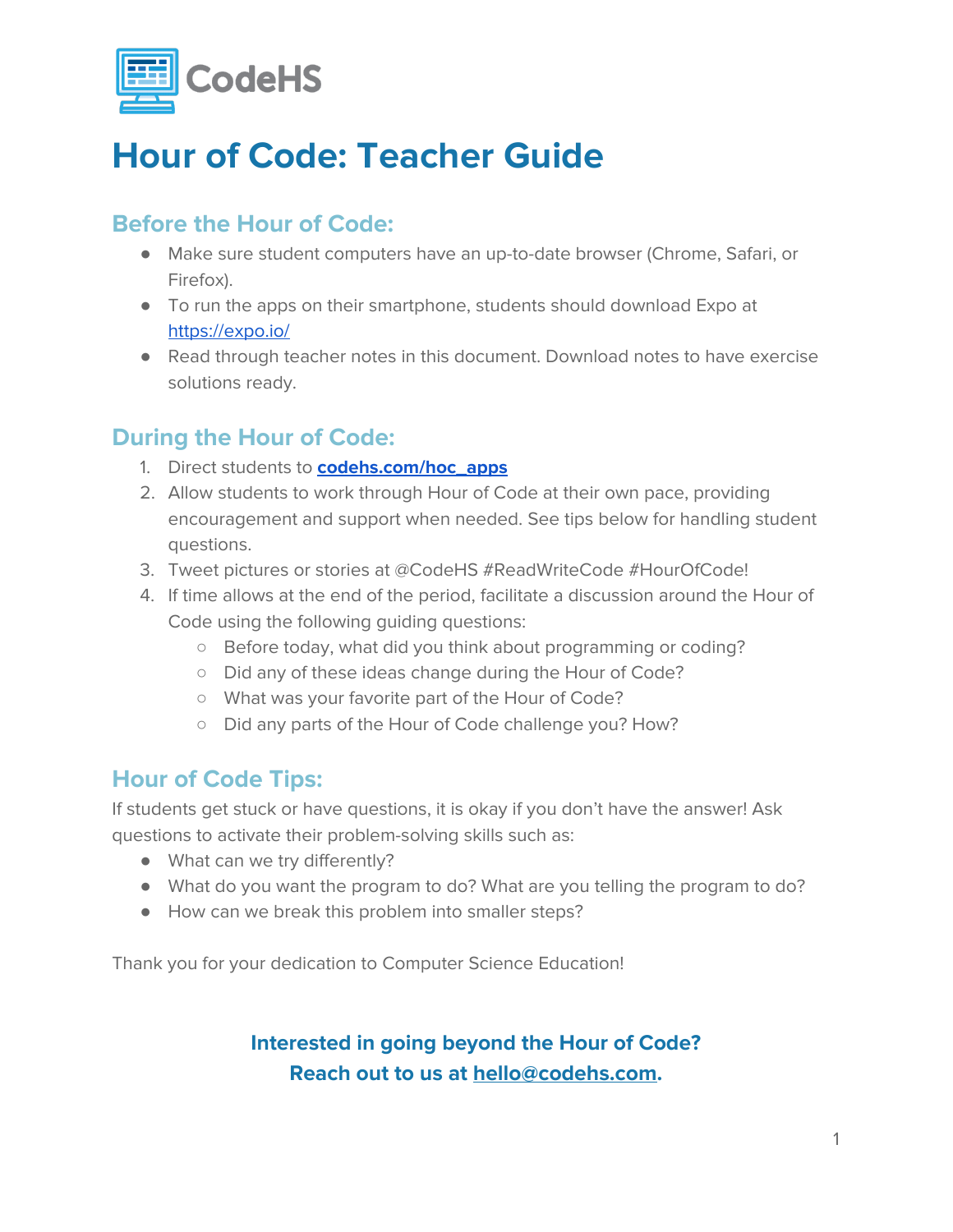

## **Creating Apps Teacher Notes**

This activity gives you some examples on how to make your first real mobile apps and how to test them out on your phone. To run apps on a smartphone, students will need to download the Expo app. Find more information about Expo at https://expo.io/.

#### **Objective**

Students will be able to …

- Modify mobile apps made using React Native and JavaScript graphics programs
- Create their own simple mobile apps

#### **Link to Activity: [codehs.com/hoc\\_apps](http://codehs.com/hoc_apps)**

#### **Exercise Solutions**

| <b>Hello World App, part 2</b> |                                                                                                                                                                                                                                                                                        |  |
|--------------------------------|----------------------------------------------------------------------------------------------------------------------------------------------------------------------------------------------------------------------------------------------------------------------------------------|--|
| <b>Description</b>             | Change the text of this app to say "Hi, my name is ________!" and then re-run the<br>program so you can see the updates on your phone.                                                                                                                                                 |  |
| <b>Motivation</b>              | Students practice modifying JavaScript graphics programs that can be run on their<br>phone                                                                                                                                                                                             |  |
| <b>Solution</b>                | function start() {<br>// Change the part inside the quotes to see the text on your phone change<br>var text = new Text("Hi, my name is Karel.");<br>var $x = getWidth() / 2 - text.getWidth() / 2;$<br>var $y =$ qetHeight() / 2 + text.getHeight() / 2;<br>$text.setPosition(x, y)$ ; |  |
|                                | add(text);                                                                                                                                                                                                                                                                             |  |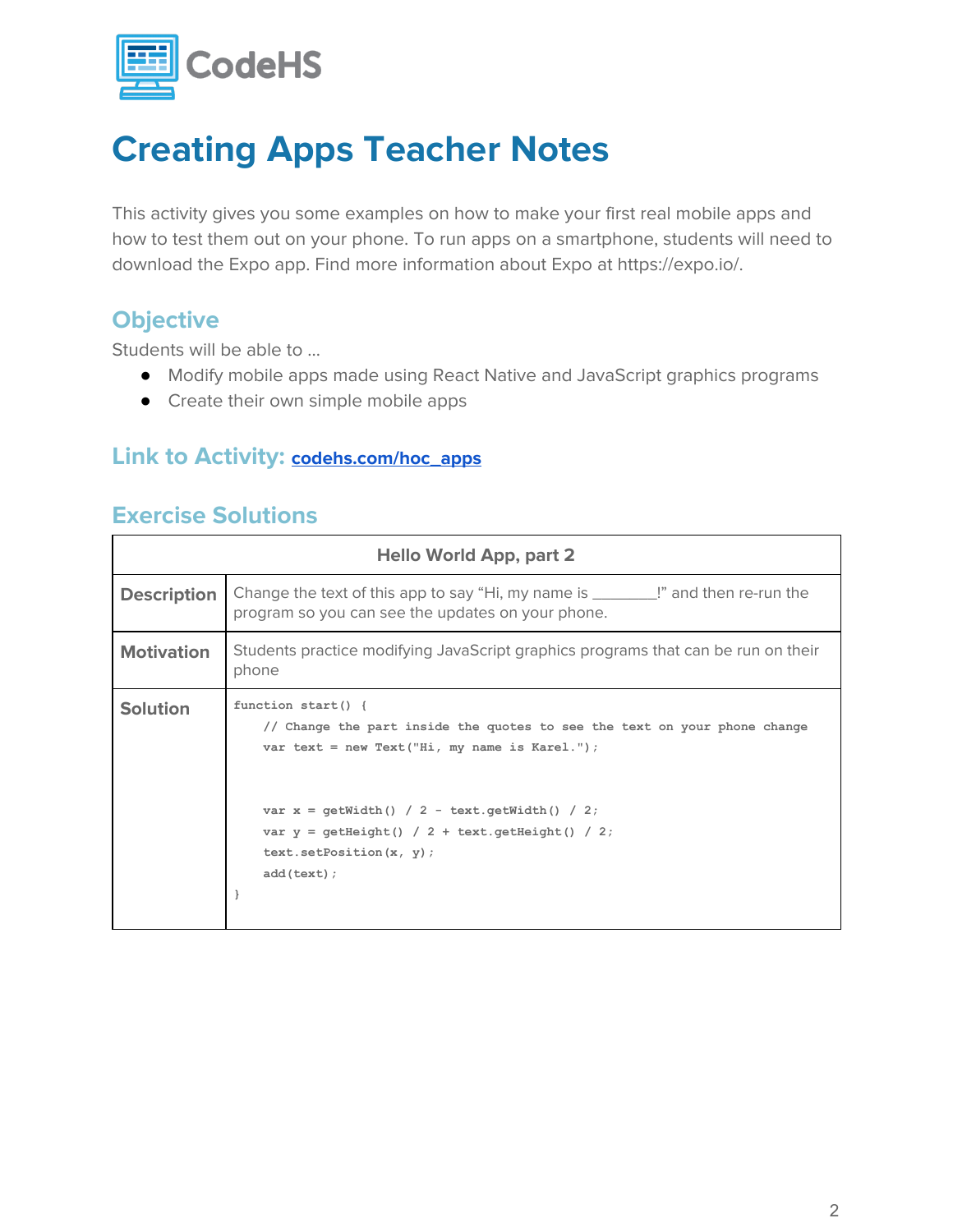

# **Creating Apps Teacher Notes**

| Touch to Interact, part 2 |                                                                                                                                                                                                                                                                           |  |
|---------------------------|---------------------------------------------------------------------------------------------------------------------------------------------------------------------------------------------------------------------------------------------------------------------------|--|
| <b>Description</b>        | Modify this app so the circles have a radius of 10 and are red in color.                                                                                                                                                                                                  |  |
|                           | Look in the Docs tab for more information on setting colors in JavaScript.                                                                                                                                                                                                |  |
| <b>Motivation</b>         | Students practice modifying JavaScript graphics programs that can be run on their<br>phone                                                                                                                                                                                |  |
| <b>Solution</b>           | function start() {<br>// Clicking with the mouse is analogous to tapping on the phone<br>// If you change this to mouseDragMethod, you can drag your finger to draw<br>mouseDownMethod(onTap);<br>$\cdot$                                                                 |  |
|                           | // This function takes a parameter named e<br>// To learn more about graphics and click/tap events, you can explore the<br>// Introduction to Computer Science in JavaScript course<br>function onTap(e) {<br>$drawCircle(e.getX())$ , $e.getY())$ ;<br>$\mathcal{E}$     |  |
|                           | // This function draws a circle at the given coordinates<br>// You can modify this function to play around<br>function drawCircle(x, y) {<br>// Change the radius to change the size of the circle<br>var radius = $10$ ;                                                 |  |
|                           | // Change the color to anything you like<br>// Look in the Docs tab to see how to choose colors in JavaScript<br>$var color = Color.FED$ ;<br>$var$ circle = new Circle(radius);<br>circle.setPosition(x, y);<br>circle.setColor(color);<br>add(circle);<br>$\mathcal{E}$ |  |